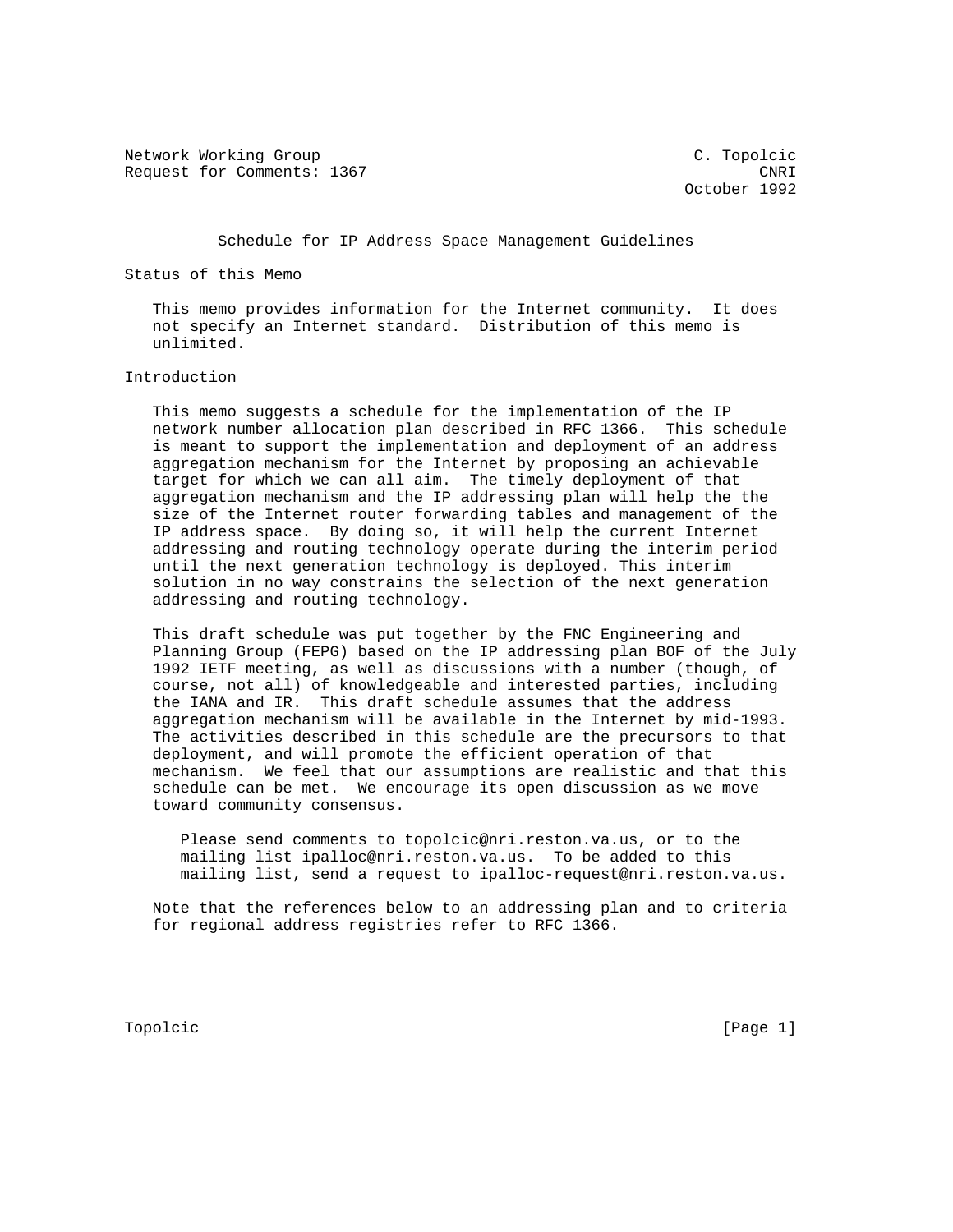Draft Implementation Schedule for IP Network Number Allocation Plan:

1) 31 October 92:

The following address allocation procedures are continued:

- a) Initial set of criteria for selecting regional address registries will be put into place, and requests from prospective regional registries will be accepted by the IANA.
- b) Class A network numbers are practically impossible to obtain.
- c) Class B network numbers will continue to be issued only when reasonably justified. If possible, a block of C's will be issued rather than a B. The requirements for allocating a Class B will become progressively more constrained until the date in step (3).
- d) Class C network numbers will be allocated according to the addressing plan. Allocation will be performed by the Internet Registry (IR) if an appropriate regional registry has not yet been designated by the IANA.
- 2) 14 February 93:

Re-evaluate and readjust the schedule if necessary.

- 3) 15 April 93:
	- a) The IR begins to allocate all networks according to the addressing plan in appropriately sized blocks of Class C numbers.
	- b) Class B network numbers will be difficult to obtain, following the recommendation of the addressing plan and only issued when justified.
- 4) 6 June 93:

 Expected date that an address aggregation mechanism is available in the Internet.

## References

 [1] Gerich, E., "Guidelines for Management of IP Address Space", RFC 1366, Merit, October 1992.

Topolcic [Page 2]